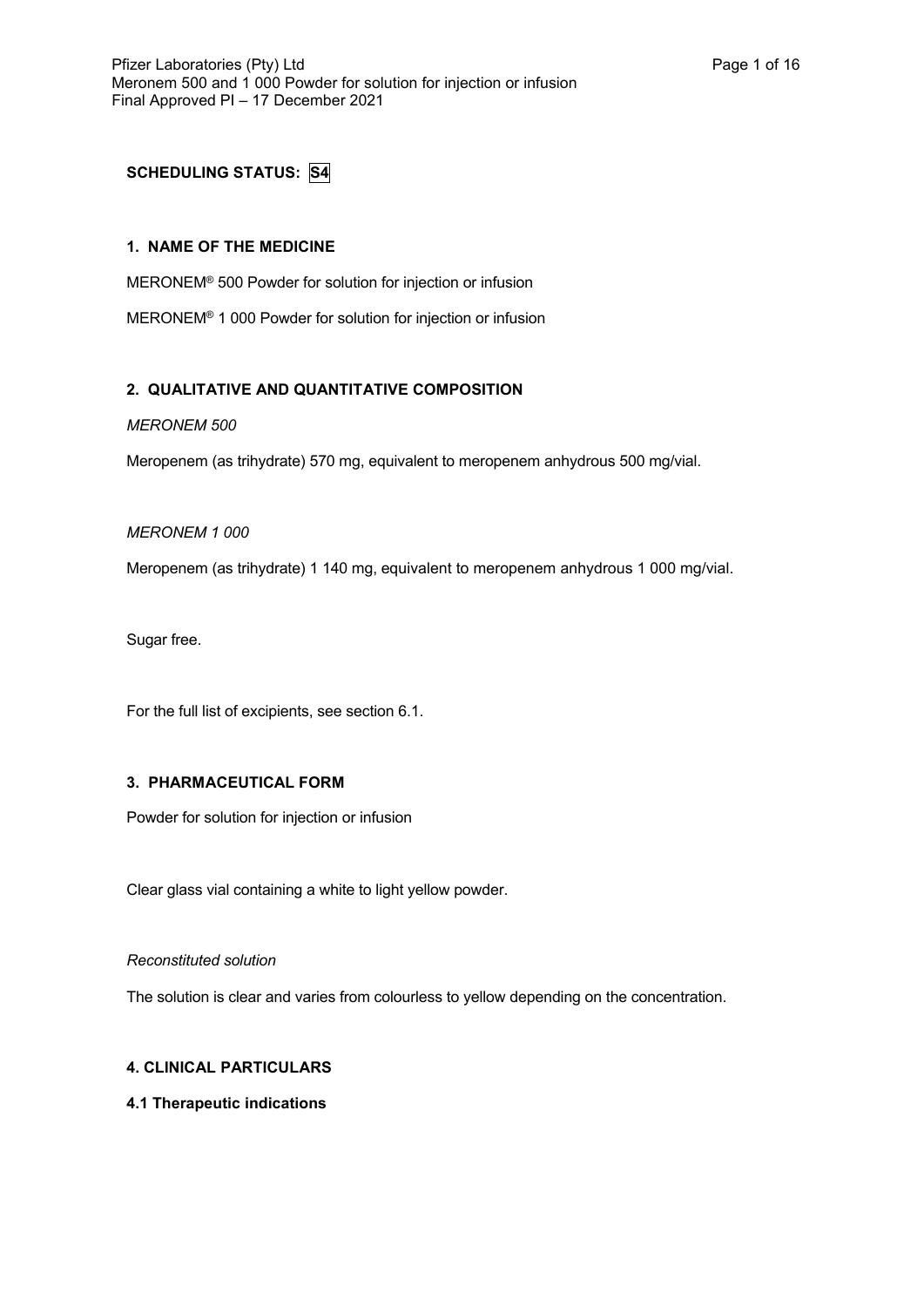MERONEM is indicated for treatment of the following infections, caused by single or multiple susceptible bacteria and as empiric therapy prior to the identification of the causative organisms:

- Acute exacerbation of chronic bronchitis and pneumonia due to*: Staphylococcus aureus (*methicillin-susceptible strains only*), Streptococcus pneumoniae, Streptococcus* spp., *Escherichia coli, Haemophilus influenzae, Haemophilus parainfluenzae, Pseudomonas aeruginosa, Moraxella (Branhamella) catarrhalis, Klebsiella* spp., *Enterobacter cloacae, Enterobacter* spp.*, Acinetobacter* spp.
- Pneumonia in children due to: *Staphylococcus aureus* (methicillin-susceptible strains only), *Streptococcus pneumoniae, Haemophilus influenzae, Pseudomonas aeruginosa*
- Urinary tract infections in adults and children, including complicating infections due to: *Enterobacter cloacae, Escherichia coli, Morganella morganii, Proteus mirabilis, Pseudomonas aeruginosa, Serratia marcescens, Citrobacter freundii*
- Pelvic Inflammatory Disease (including tubo-ovarian abscess) and endometritis due to*: Enterococcus faecalis, Staphylococcus aureus (methicillin-susceptible strains only), coagulasenegative Staphylococcus* spp. (methicillin-susceptible strains only)*, Streptococcus agalactiae*  (Group B), *Streptococcus viridans, Streptococcus* spp., *Escherichia coli, Neisseria gonorrhoeae, Klebsiella pneumoniae, Enterobacter aerogenes, Enterobacter cloacae, Proteus mirabilis, Acinetobacter anitratus, Acinetobacter Iwoffii, Gardnerella vaginalis, Bacteroides fragilis* group*, Peptostreptococcus anaerobius, Peptostreptococcus asaccharolyticus, Peptostreptococcus magnus*
- Skin and skin structure infections in adults due to*: Staphylococcus aureus* (methicillin-susceptible strains only), coagulase-negative *Staphylococcus* spp. (methicillin-susceptible strains only), *Streptococcus pyogenes* (Group A), *Streptococcus agalactiae, Streptococcus viridans, Enterococcus faecalis, Escherichia coli, Klebsiella pneumoniae, Proteus mirabilis, Pseudomonas aeruginosa, Bacteroides fragilis, Peptostreptococcus* spp.
- Meningitis in adults and children due to: *Streptococcus pneumoniae, Haemophilus influenzae, Neisseria meningitidis*
- Septicaemia in adults and children due to: *Streptococcus pneumoniae, Escherichia coli, Klebsiella pneumoniae*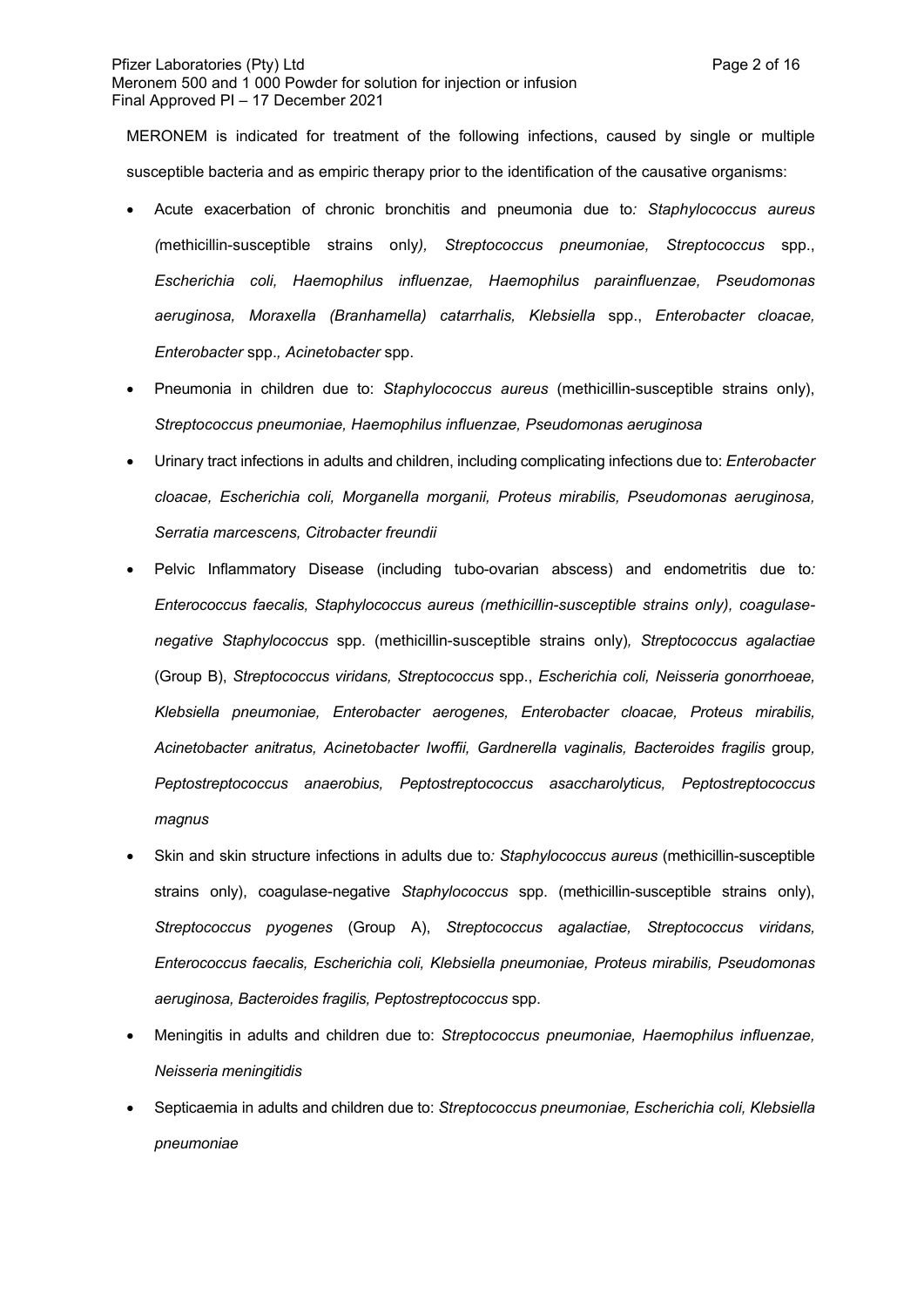- Empiric treatment, including initial monotherapy, for presumed bacterial infections in hostcompromised neutropenic patients due to: *Streptococcus epidermidis, Streptococcus mitis, Streptococcus sanguinis, Escherichia coli*
- Intra-abdominal abscess and peritonitis due to*: Streptococcus milleri, Enterococcus faecalis, Escherichia coli, Klebsiella pneumoniae, Klebsiella oxytoca, Pseudomonas aeruginosa, Bacteroides fragilis* group *(*including *Bacteroides distasonis, Bacteroides fragilis, Bacteroides ovatus, Bacteroides thetaiotaomicron, Bacteroides vulgatus), Clostridium perfringens, Streptococcus mitior*
- Polymicrobial infections

## **4.2 Posology and method of administration**

### **Posology**

Intravenous administration

### *Adults*

### *Usual dose*

500 mg to 1 g by intravenous administration every 8 hours depending on the type and severity of infection, the known or suspected susceptibility of the pathogen(s), and the condition of the patient.

### *Exceptions*

- Febrile episodes in neutropenic patients the dose should be 1 g every 8 hours.
- Meningitis the dose should be 2 g every 8 hours.

Caution may be required in using beta-lactam antibiotics in critically ill patients with known or suspected *Pseudomonas aeruginosa* lower respiratory tract infections. Concomitant use of an aminoglycoside is recommended.

Regular sensitivity testing is recommended when treating *Pseudomonas aeruginosa*.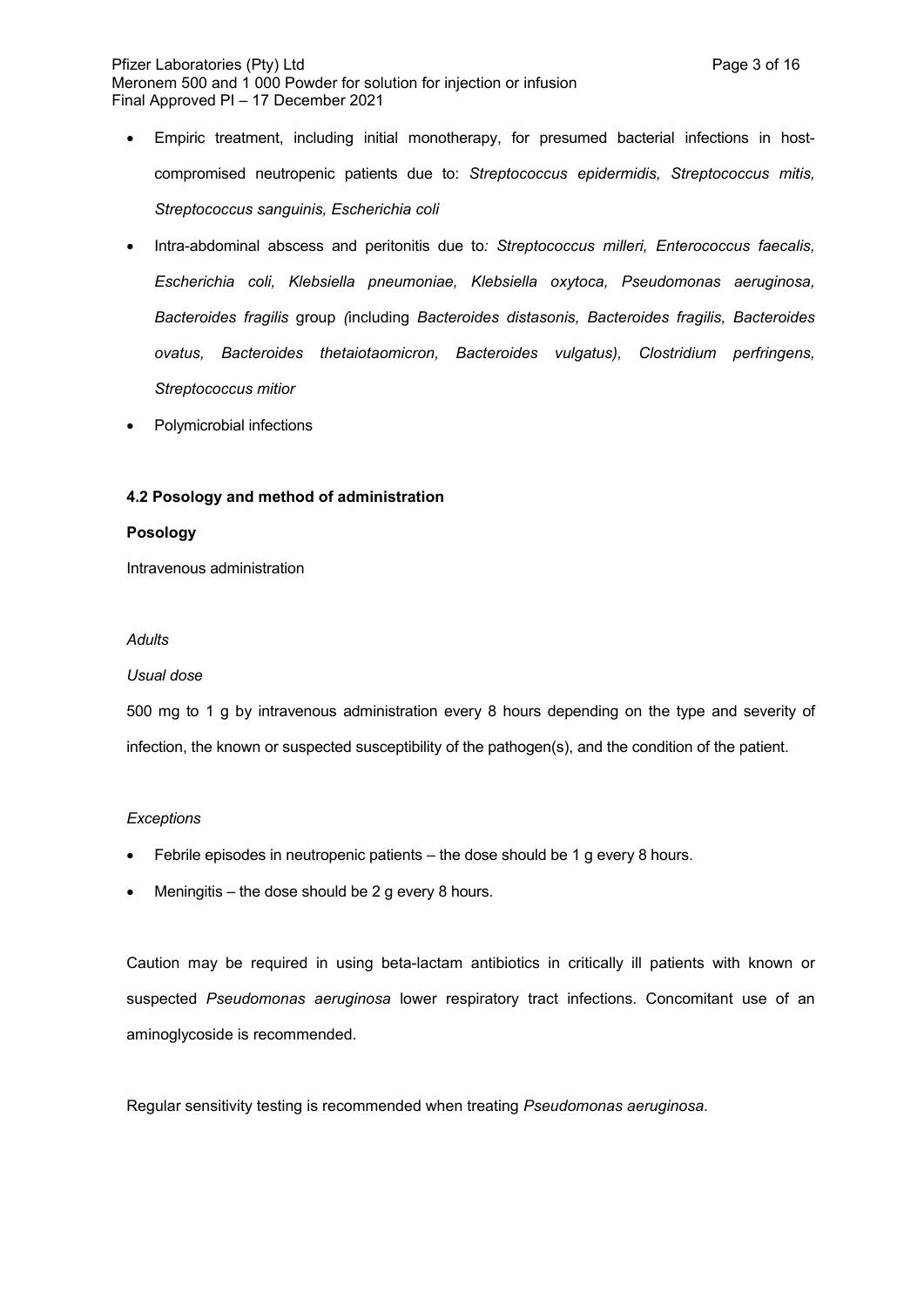MERONEM should be given as an intravenous bolus injection over approximately 5 minutes or by intravenous infusion over approximately 15 – 30 minutes (see section 6.6 for constitution details).

### **Special populations**

### *Use in elderly patients*

No dosage adjustment is required for the elderly with normal renal function or creatinine clearance values above 50 mL/minute.

### *Dosage schedule for adults with impaired renal function*

Dosage should be reduced in patients with creatinine clearance less than 51 mL/minute, as scheduled below.

| Creatinine | Dose (based on "unit" dose     | Frequency      |
|------------|--------------------------------|----------------|
| clearance  | range of 500 mg to 2 g every 8 |                |
| (mL/min)   | hours – see above)             |                |
| $26 - 50$  | one unit dose                  | every 12 hours |
| $10 - 25$  | one-half unit dose             | every 12 hours |
| < 10       | one-half unit dose             | every 24 hours |

MERONEM is cleared by haemodialysis, if continued treatment with MERONEM is necessary, the unit dose based on the infection type and severity is recommended at the completion of the haemodialysis procedure to reinstitute effective treatment.

There is no experience with peritoneal dialysis.

### *Use in adults with hepatic insufficiency*

No dosage adjustment is necessary in patients with impaired hepatic metabolism.

### **Paediatric population**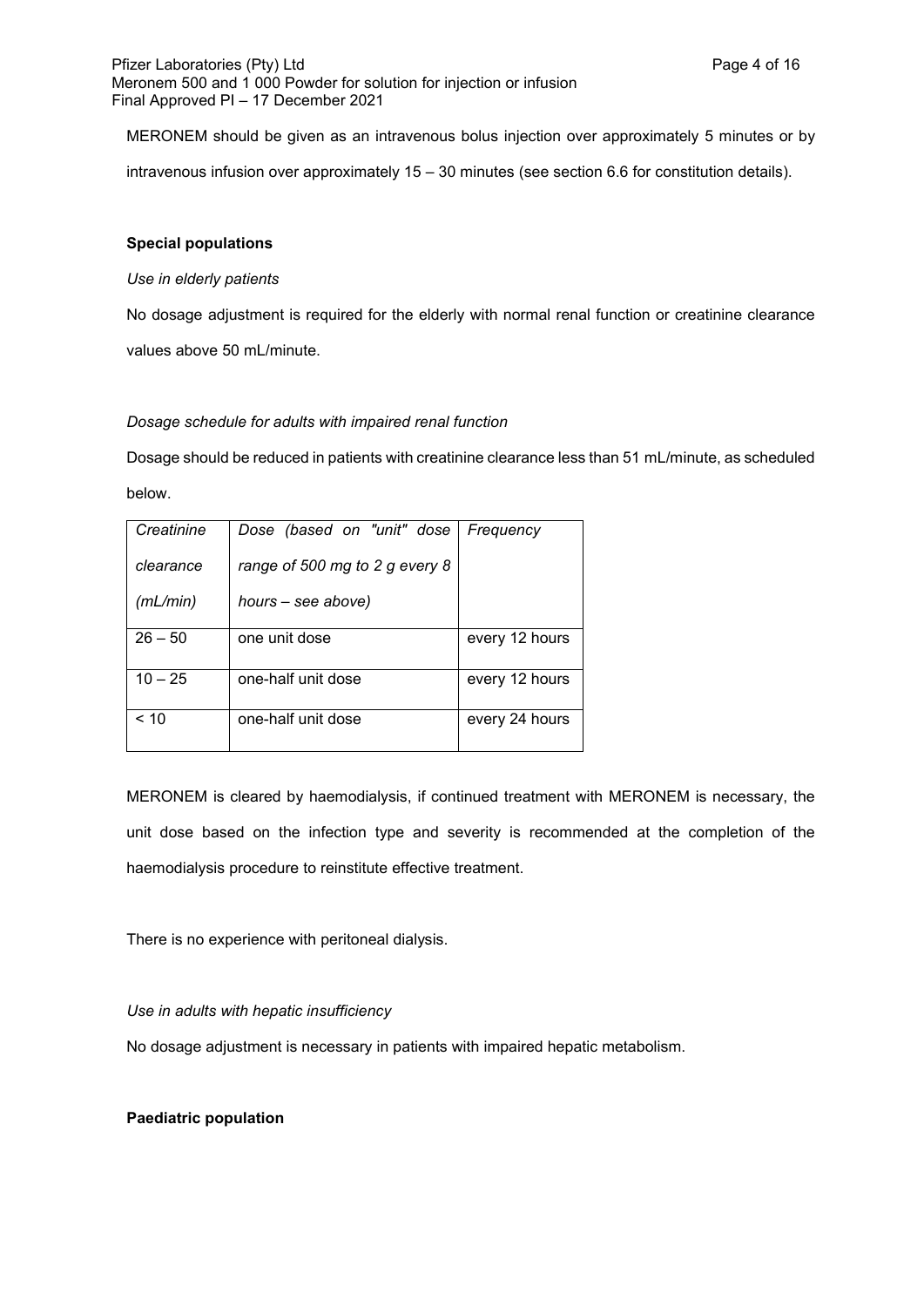For infants and children over 3 months and up to 12 years of age the IV dose is 10 – 40 mg/kg every 8 hours depending on type and severity of infection, the known or suspected susceptibility of the pathogen(s), and the condition of the patient. In children over 50 kg weight, adult dosage should be used.

### *Exceptions*

Meningitis – the dose should be 40 mg/kg every 8 hours.

MERONEM should be given as an IV bolus over approximately 5 minutes or by intravenous infusion over approximately 15 – 30 minutes (see section 6.6 for constitution details).

There is no experience in children with renal impairment.

### **Method of administration**

For bolus intravenous injection or intravenous infusion.

For instructions on reconstitution and dilution of MERONEM before administration, see section 6.6.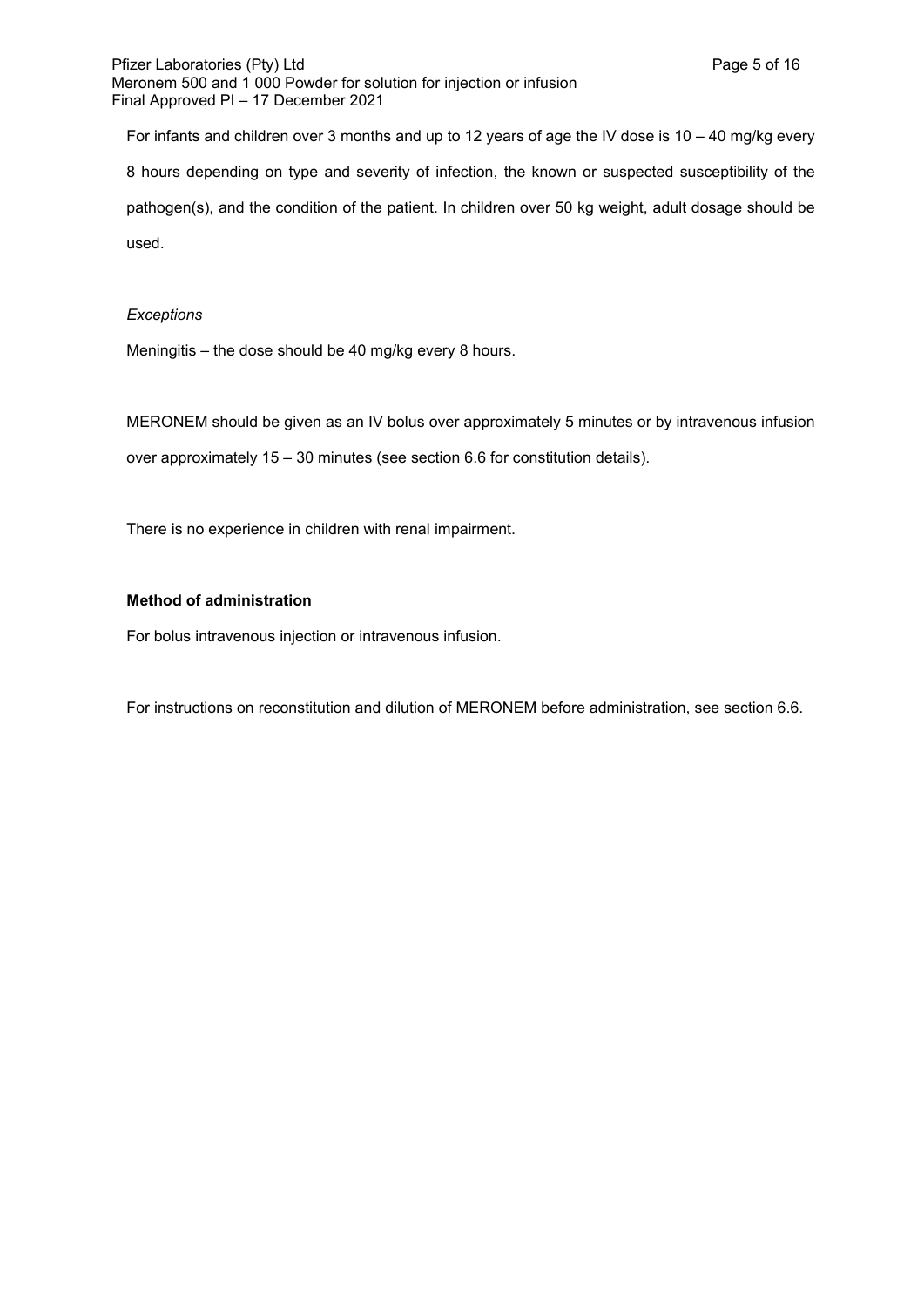### **4.3 Contraindications**

MERONEM is contraindicated:

- in patients who have demonstrated hypersensitivity to meropenem or to any of the excipients of MERONEM (listed in section 6.1).
- Patients who have a history of hypersensitivity to carbapenems, penicillins or other beta-lactam antibiotics may also be hypersensitive to MERONEM. As with all beta-lactam antibiotics hypersensitivity reactions have been reported (see section 4.8).

## **4.4 Special warnings and precautions for use**

Overgrowth of non-susceptible organisms may occur and repeated evaluation of each patient is necessary. Infrequently, *pseudomembranous colitis* has been reported on MERONEM, therefore, it is important to consider its diagnosis in patients who develop diarrhoea in association with MERONEM use.

A positive direct or indirect Coombs test may develop.

## **Special populations**

### *Use in patients with liver disease*

Patients with pre-existing liver disorders must have liver function monitored during treatment with MERONEM.

## **Paediatric population**

Efficacy and tolerability in infants under 3 months old have not been established, therefore, MERONEM is not recommended for use below this age.

## **4.5 Interaction with other medicines and other forms of interaction**

MERONEM may reduce serum valproic acid levels. Subtherapeutic levels may be reached in some patients.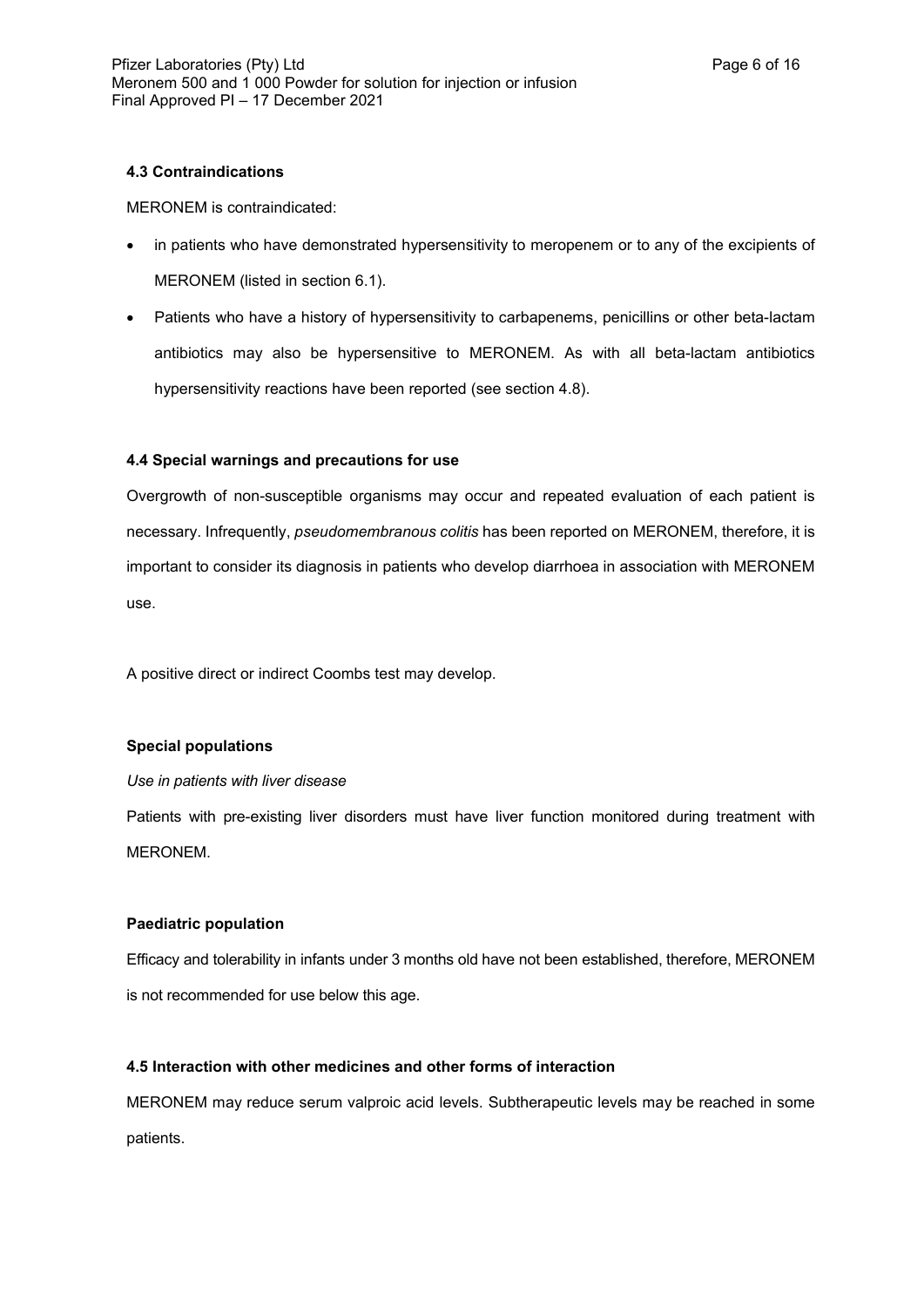Probenecid competes with meropenem for active tubular secretion and thus inhibits the renal excretion of meropenem with the effect of increasing the elimination half-life and plasma concentration of meropenem. As the potency and duration of action of MERONEM dosed without probenecid are adequate the co-administration of probenecid with MERONEM is not recommended.

The potential effect of MERONEM on the protein binding of other drugs or metabolism has not been studied. However, the protein binding is so low that no interactions with other compounds would be expected.

MERONEM has been administered concomitantly with many other medications without apparent adverse interaction. MERONEM may reduce serum valproic acid levels. Subtherapeutic levels may be reached in some patients. However, no specific data regarding other potential drug interactions are available.

### **4.6 Fertility, pregnancy and lactation**

#### **Pregnancy**

The safety of MERONEM in human pregnancy has not been established.

#### **Breastfeeding**

Meropenem is detectable at very low concentrations in animal breast milk. MERONEM should not be used in breastfeeding women.

#### **4.7 Effects on ability to drive and use machines**

No data are available, but it is not anticipated that MERONEM will affect the ability to drive or use machines.

### **4.8 Undesirable effects**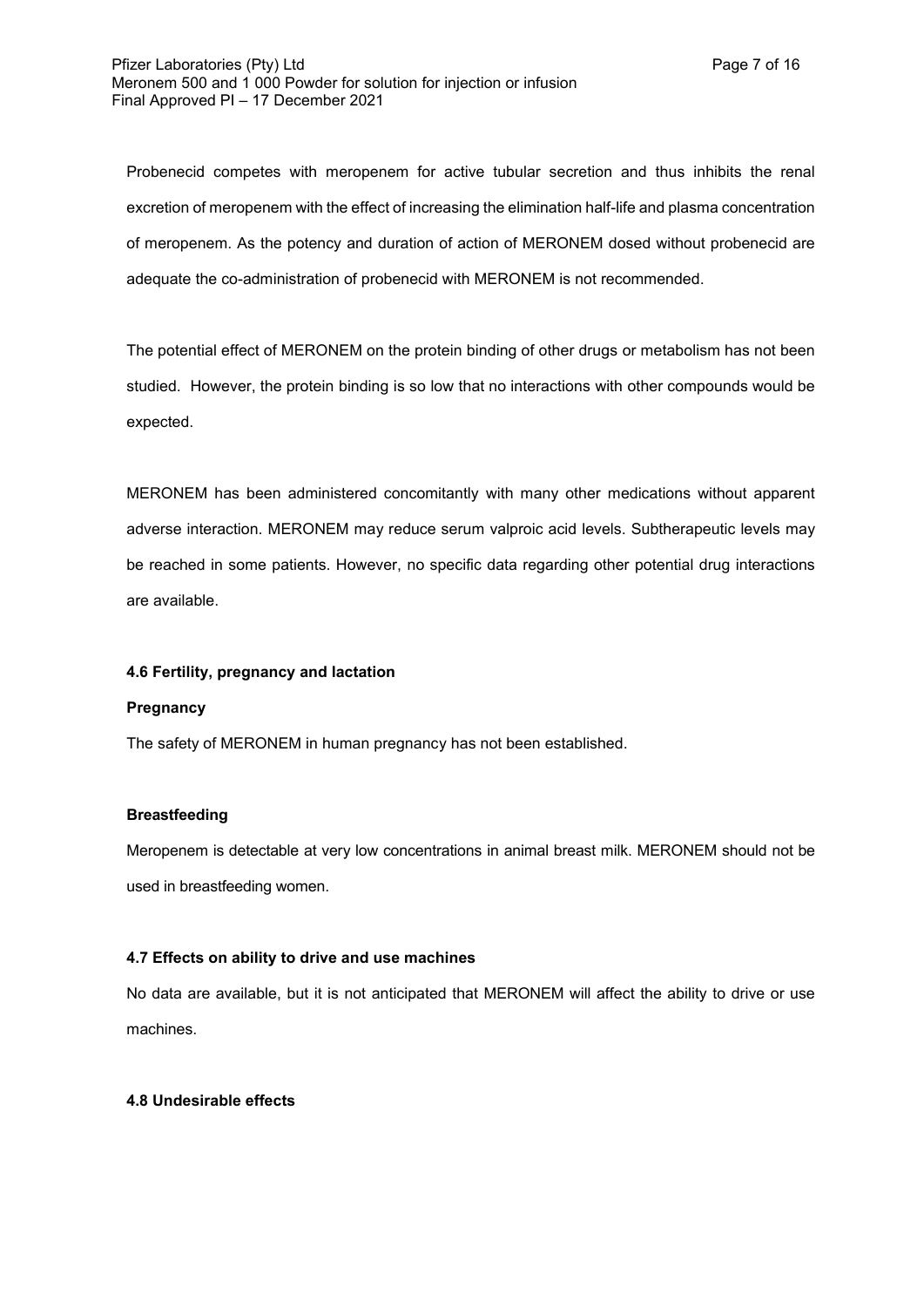| <b>Frequency</b> | <b>System Organ</b> | <b>Event</b>              |
|------------------|---------------------|---------------------------|
|                  | <b>Class</b>        |                           |
| Common           | <b>Blood and</b>    | Thrombocythaemia          |
| (≥ 1 % and       | lymphatic           |                           |
| $< 10 \%$        | system              |                           |
|                  | disorders           |                           |
|                  | Gastrointestinal    | Nausea, vomiting,         |
|                  | disorders           | diarrhoea                 |
|                  | Hepatobiliary       | Increases in serum,       |
|                  | disorders           | transaminases, bilirubin, |
|                  |                     | alkaline phosphatase,     |
|                  |                     | lactic dehydrogenase      |
|                  | General             | Inflammation,             |
|                  | disorders and       | thrombophlebitis, pain    |
|                  | administration      |                           |
|                  | site conditions     |                           |
| Uncommon         | <b>Blood and</b>    | Eosinophilia,             |
| (≥ 0,1 % and )   | lymphatic           | thrombocytopenia          |
| $< 1 \%$         | system              |                           |
|                  | disorders           |                           |
|                  | Nervous system      | Headache, paraesthesia    |
|                  | disorders           |                           |
|                  | Skin and            | Rash, urticaria, pruritus |
|                  | subcutaneous        |                           |
|                  | tissue disorders    |                           |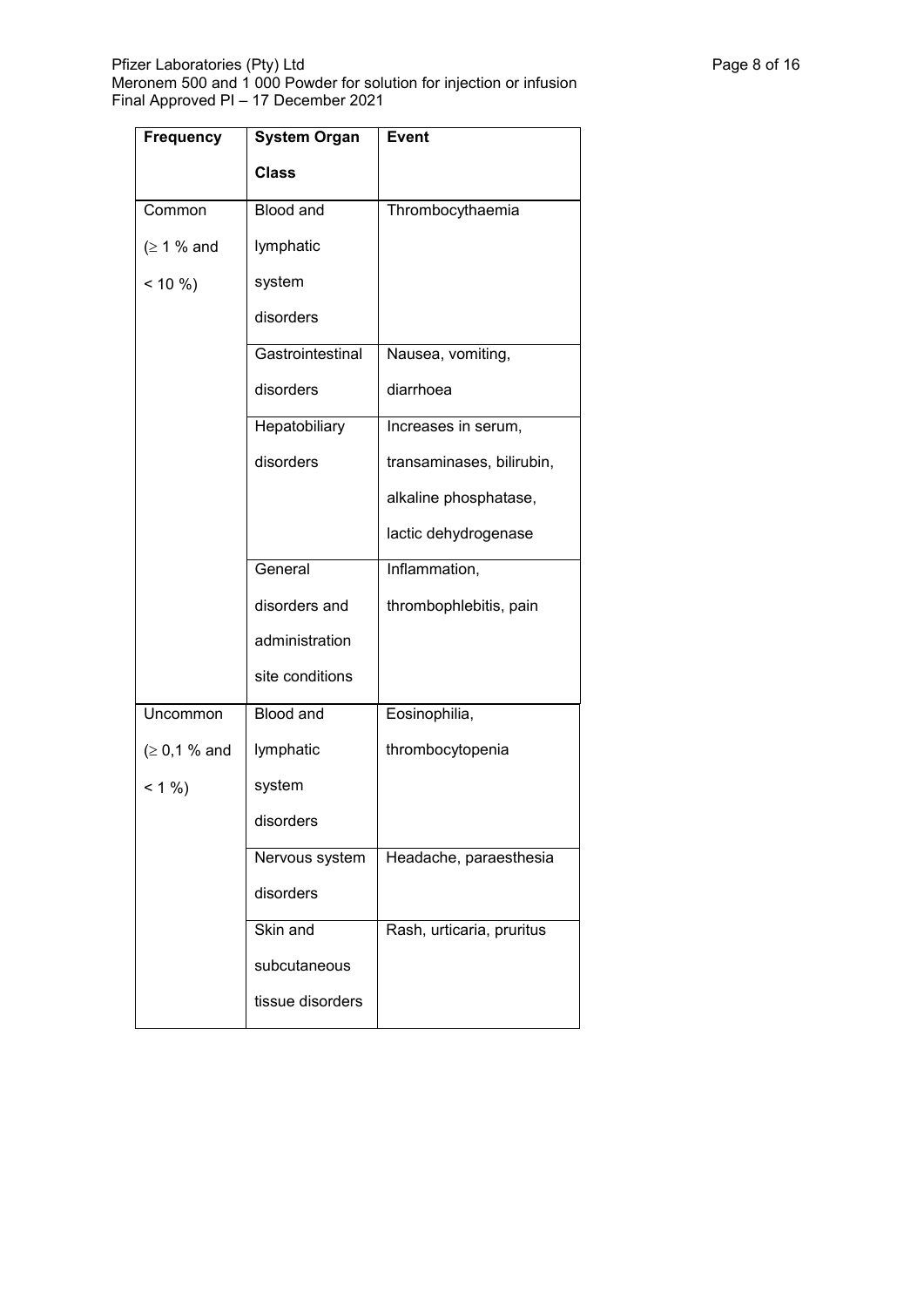| Rare          | <b>Blood and</b> | Leucopenia, neutropenia,  |
|---------------|------------------|---------------------------|
| (≥ 0,01%      | lymphatic        | agranulocytosis           |
| and $< 0.1 %$ | system           |                           |
|               | disorders        |                           |
|               | Nervous system   | Convulsions*              |
|               | disorders        |                           |
|               | General and      | Oral and vaginal          |
|               | administration   | candidiasis               |
|               | site disorders   |                           |
| Very rare     | <b>Blood and</b> | Haemolytic anaemia        |
| $($ < 0,01 %) | lymphatic        |                           |
|               | system           |                           |
|               | disorders        |                           |
|               | Immune system    | Angioedema,               |
|               | disorders        | manifestations of         |
|               |                  | anaphylaxis               |
|               | Gastrointestinal | Pseudomembranous          |
|               | disorders        | colitis                   |
|               | Skin and         | Erythema multiforme,      |
|               | subcutaneous     | Stevens-Johnson           |
|               | tissue disorders | syndrome, toxic epidermal |
|               |                  | necrolysis                |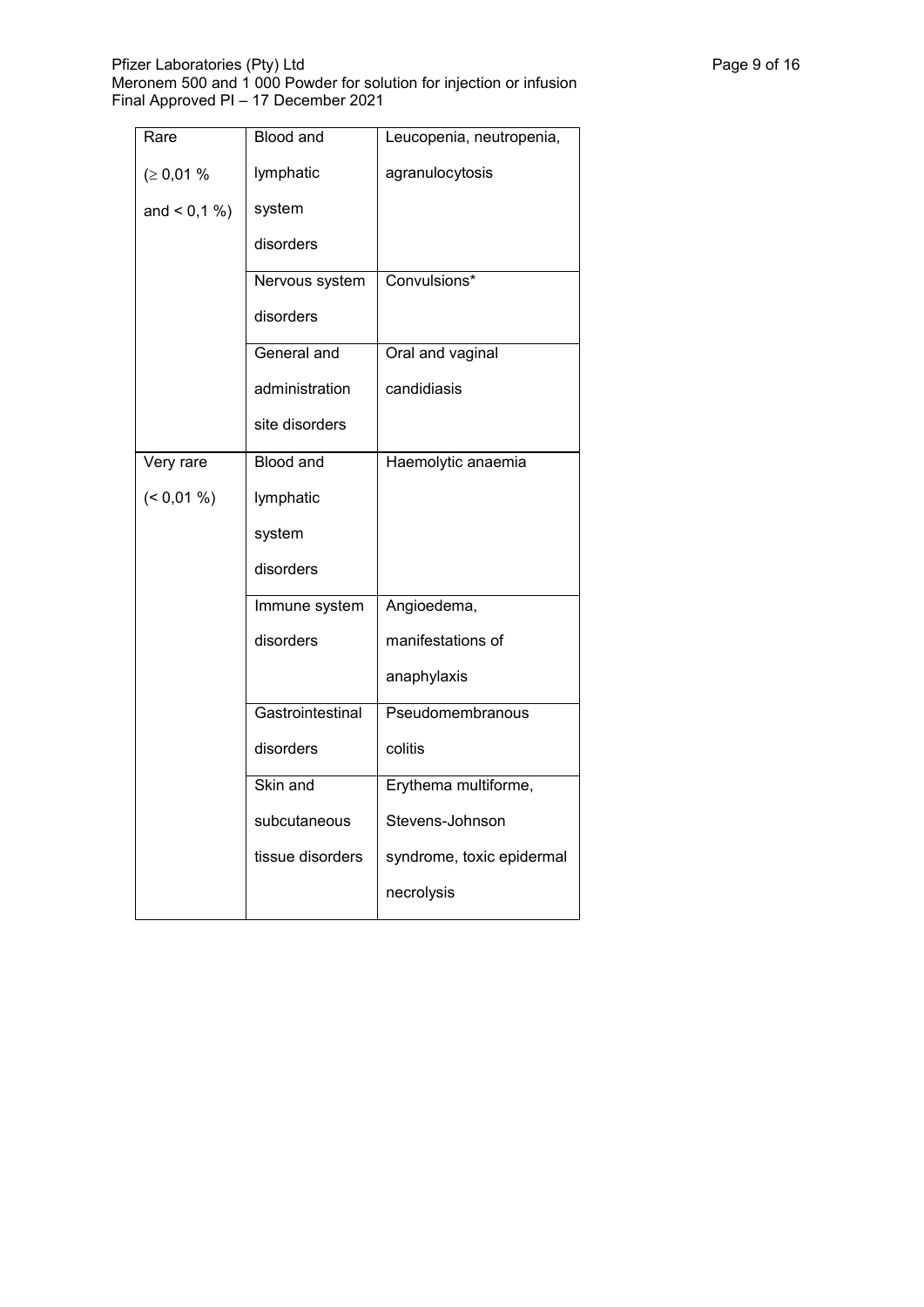\*Convulsions have been observed in a temporal association with the administration of MERONEM; a causal relationship with MERONEM has not been established.

### *Reporting of suspected adverse reactions*

Reporting suspected adverse reactions after authorisation of the medicine is important. It allows continued monitoring of the benefit/risk balance of the medicine. Health care providers are asked to report any suspected adverse reactions to SAHPRA via the "**6.04 Adverse Drug Reactions Reporting Form**", found online under SAHPRA's publications:

<https://www.sahpra.org.za/Publications/Index/8>

### **4.9 Overdose**

Intentional overdosing of MERONEM is unlikely, although overdosing could occur particularly in patients with renal impairment. Limited post-marketing experience indicates that if adverse events occur following overdosage, they are consistent with the adverse event profile described in section 4.8, are generally mild in severity and resolve on withdrawal or dose reduction. Symptomatic treatments should be considered.

In normal individuals, rapid renal elimination will occur.

In subjects with renal impairment, haemodialysis will remove MERONEM and its metabolite.

## **5. PHARMACOLOGICAL PROPERTIES**

### **5.1 Pharmacodynamic properties**

Category and class: A 20.1.1 Broad and medium spectrum antibiotics

Meropenem is a carbapenem antibiotic for parenteral use, that is stable to human dehydropeptidase-I (DHP-I). It is structurally similar to imipenem.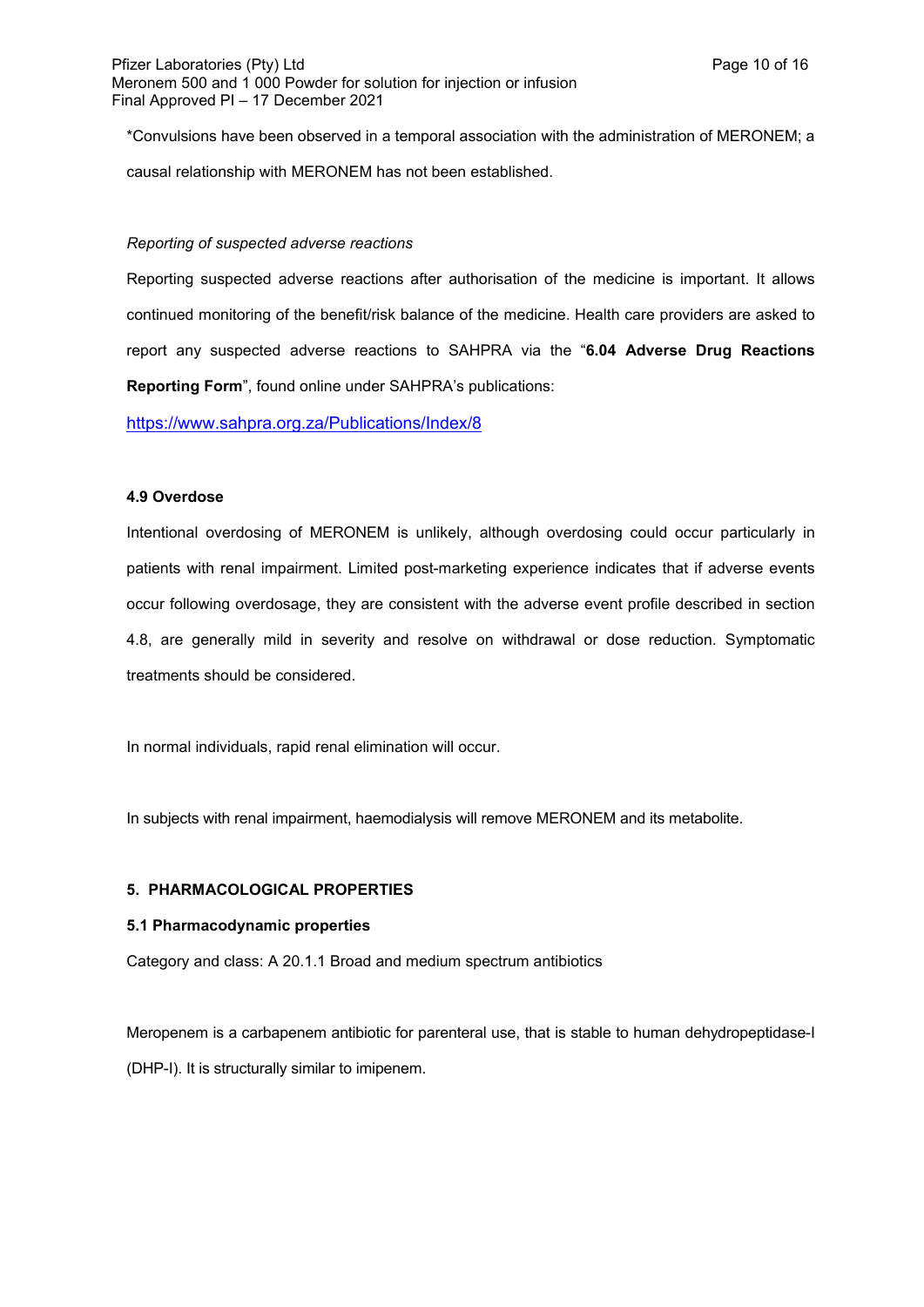Meropenem exerts its bactericidal action by interfering with vital bacterial cell wall synthesis. Bactericidal concentrations are commonly the same as the minimum inhibitory concentrations (MICs).

Meropenem has a high degree of stability to almost all beta-lactamases produced by Gram-positive and Gram-negative bacteria. Meropenem is stable in susceptibility test systems.

Susceptibility tests can be performed using routine methods.

*In vitro*, meropenem can act synergistically with various antibiotics.

A post-antibiotic effect has been demonstrated *in vitr*o and *in vivo*.

Meropenem may be active *in vitro* against imipenem-resistant strains of *Pseudomonas aeruginosa.*

### **5.2 Pharmacokinetic properties**

A 30-minute intravenous infusion of a single dose of MERONEM in normal volunteers results in peak plasma levels of approximately 11 micrograms/mL for the 250 mg dose, 23 micrograms/mL for the 500 mg dose, 49 micrograms/mL for the 1 g dose, and 115 micrograms/mL following the 2 g dose.

A 5-minute intravenous bolus injection of MERONEM in normal volunteers results in peak plasma levels of approximately 52 micrograms/mL for 500 mg dose and 112 micrograms/mL for the 1 g dose.

Intravenous infusions of 1 g of meropenem over 2 minutes, 3 minutes and 5 minutes resulted in peak plasma levels of 110, 91 and 94 micrograms/mL, respectively.

After an IV dose of 500 mg, plasma levels of meropenem decline to values of 1 microgram/mL or less, 6 hours after administration.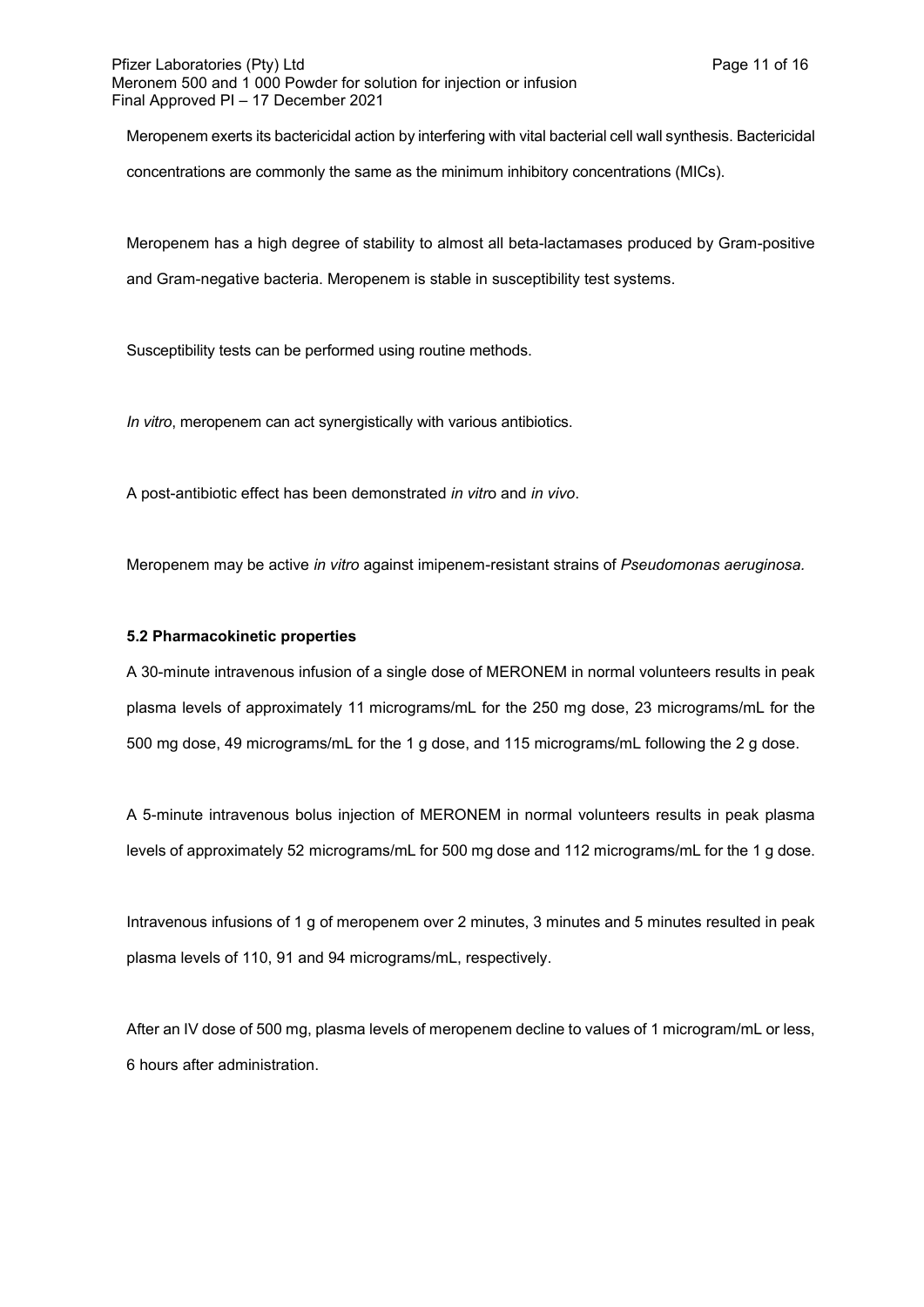When multiple doses are administered at 8 hourly intervals to subjects with normal renal function, accumulation of meropenem does not occur.

In subjects with normal renal function, meropenem's elimination half-life is approximately 1 hour.

Plasma protein binding of meropenem is approximately 2 %.

Approximately 70 % of the IV administered dose is recovered as unchanged meropenem in the urine over 12 hours, after which little further urinary excretion is detectable. Urinary concentrations of meropenem in excess of 10 micrograms/mL are maintained for up to 5 hours at the 500 mg dose. No accumulation of meropenem in plasma or urine was observed with regimens using 500 mg administered every 8 hours or 1 g administered every 6 hours in volunteers with normal renal function.

There is 1 metabolite, which is microbiologically inactive.

Meropenem penetrates well into most body fluids and tissues including cerebrospinal fluid of patients with bacterial meningitis, achieving concentrations in excess of those required to inhibit most bacteria.

When multiple doses are administered at 8 hourly intervals to patients the concentrations at steadystate are approximately 20 % higher than after a single dose.

### **Special populations**

Pharmacokinetic studies in the elderly have shown a reduction in plasma clearance of meropenem which correlated with age-associated reduction in creatinine clearance.

Pharmacokinetic studies in patients with renal insufficiency have shown that the plasma clearance of meropenem correlates with creatinine clearance. Dosage adjustments are necessary in subjects with renal impairment.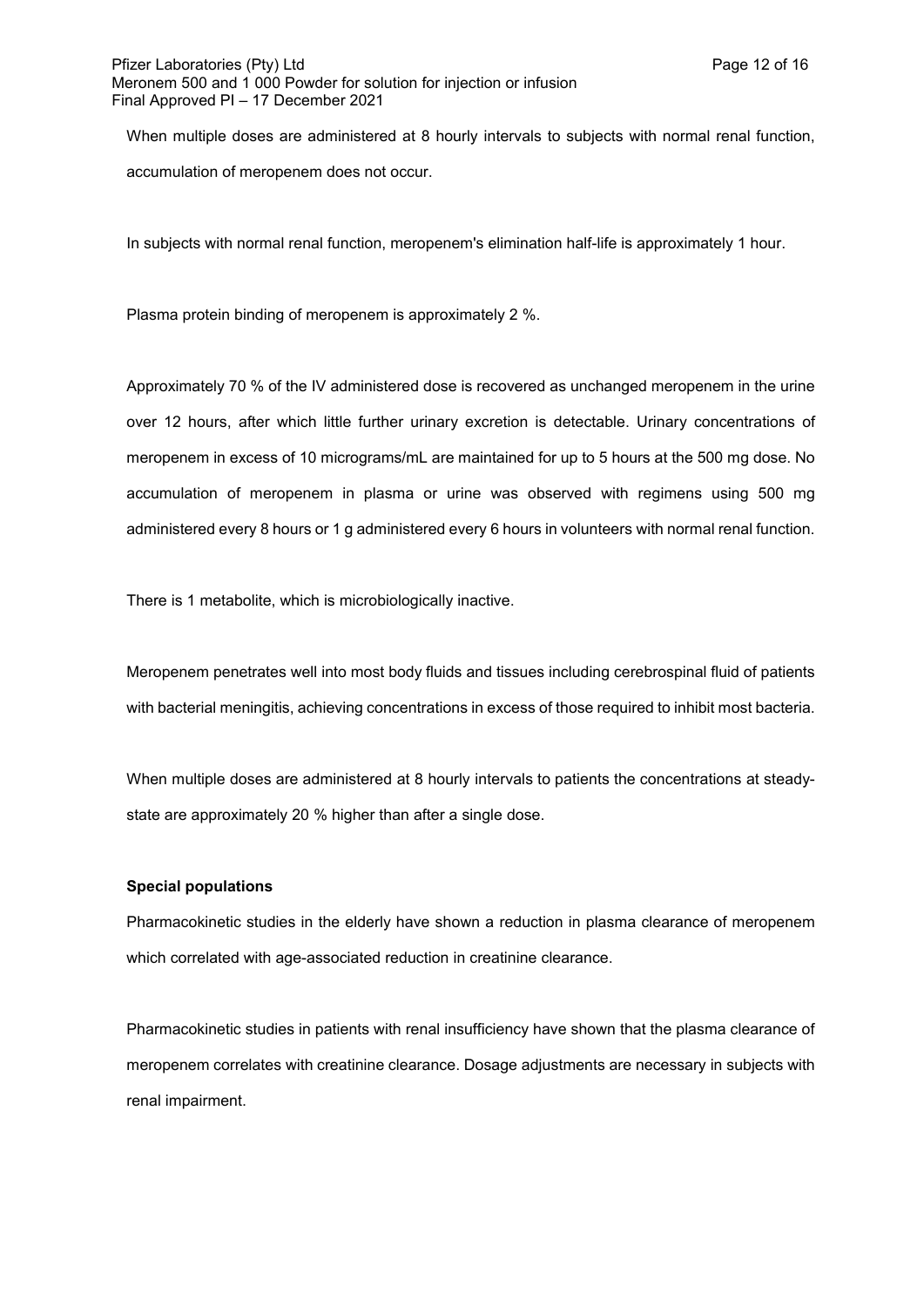Pharmacokinetic studies in patients with liver disease have shown no effects of liver disease in the pharmacokinetics of meropenem.

### **Paediatric population**

Studies in children have shown that the pharmacokinetics of meropenem in children are essentially similar to those in adults. The elimination half-life for meropenem was approximately 1,5 hours in children under the age of 2 years. The pharmacokinetics are linear over the dose range of  $10 - 40$ mg/kg.

### **6. PHARMACEUTICAL PARTICULARS**

**6.1 List of excipients**

Sodium carbonate

### **6.2 Incompatibilities**

MERONEM should not be mixed with or physically added to solutions containing other medicines except those mentioned in section 6.6.

### **6.3 Shelf life**

48 months.

### *After reconstitution:*

Intravenous bolus injection administration

Chemical and physical in-use stability for a prepared solution for bolus injection has been demonstrated for 3 hours at up to 25 °C or 12 hours under refrigerated conditions (2 - 8 °C) (see section 6.6).

Intravenous infusion administration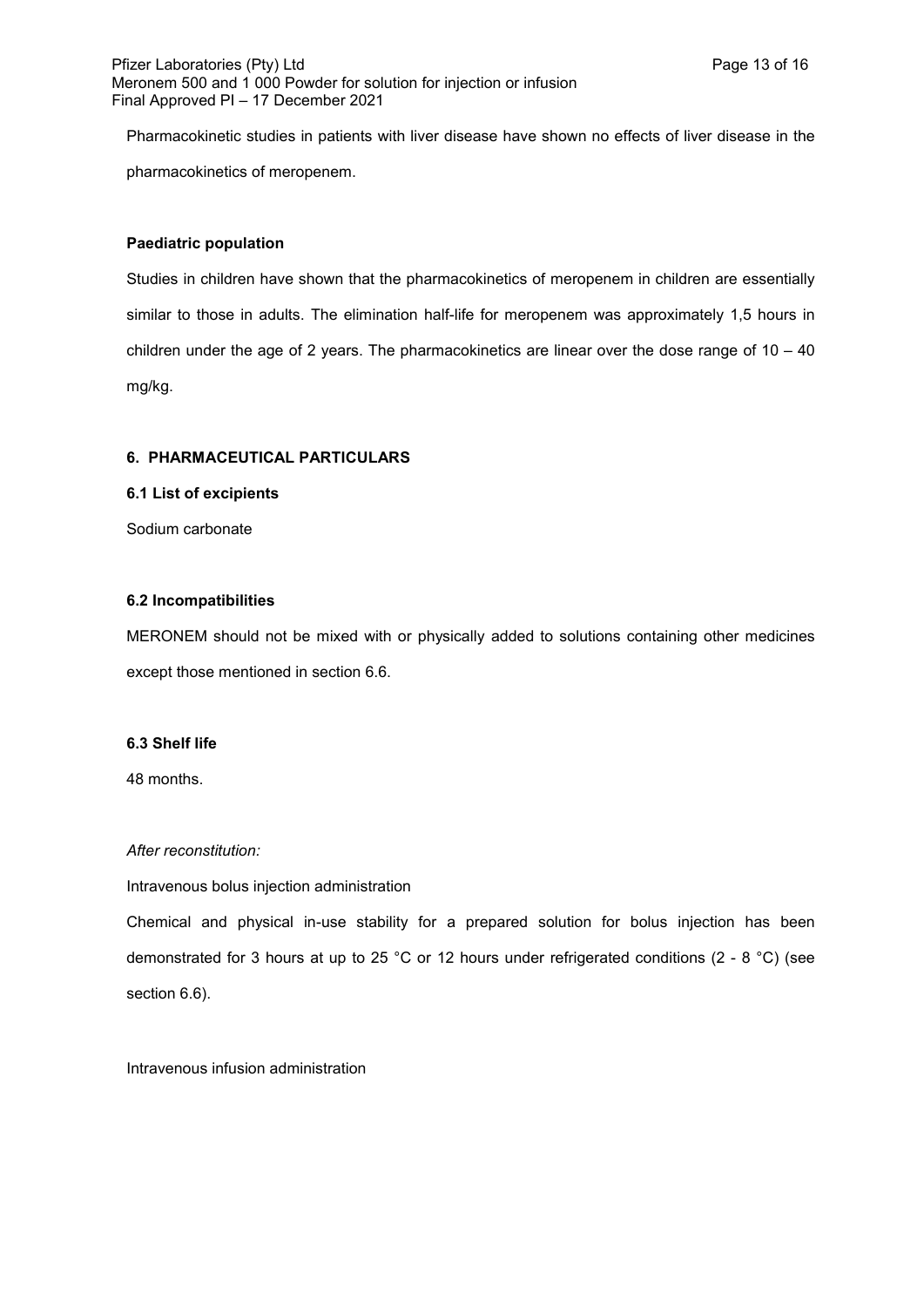Chemical and physical in-use stability for a prepared solution for infusion using

0,9 % sodium chloride solution has been demonstrated for 3 hours at up to 25 °C or 24 hours under

refrigerated conditions  $(2 - 8 °C)$  (see section 6.6).

Constituted solutions of MERONEM IV should not be frozen.

## **6.4 Special precautions for storage**

Store at or below 30 °C.

For storage of the reconstituted solution(s), see section 6.3.

## **6.5 Nature and contents of container**

MERONEM 500: 20 mL vial in single packs or packs containing 10 vials.

MERONEM 1 000: 30 mL vial in single packs or packs containing 10 vials.

Not all pack sizes may be marketed.

## **6.6 Special precautions for disposal and other handling**

## *Compatibility and constitution*

### *Injection*

MERONEM to be used for bolus intravenous injection should be constituted with sterile water for injection (5 mL/250 mg; 10 mL/500 mg and 20 mL/1 000 mg). This provides an approximate available concentration of 50 mg/mL. Constituted solutions are clear or pale yellow.

### *Infusion*

For intravenous infusion MERONEM vials may be directly constituted with a compatible infusion fluid (with 0,9 % sodium chloride or 5 % dextrose solutions) and then further diluted with the compatible infusion fluid, as needed.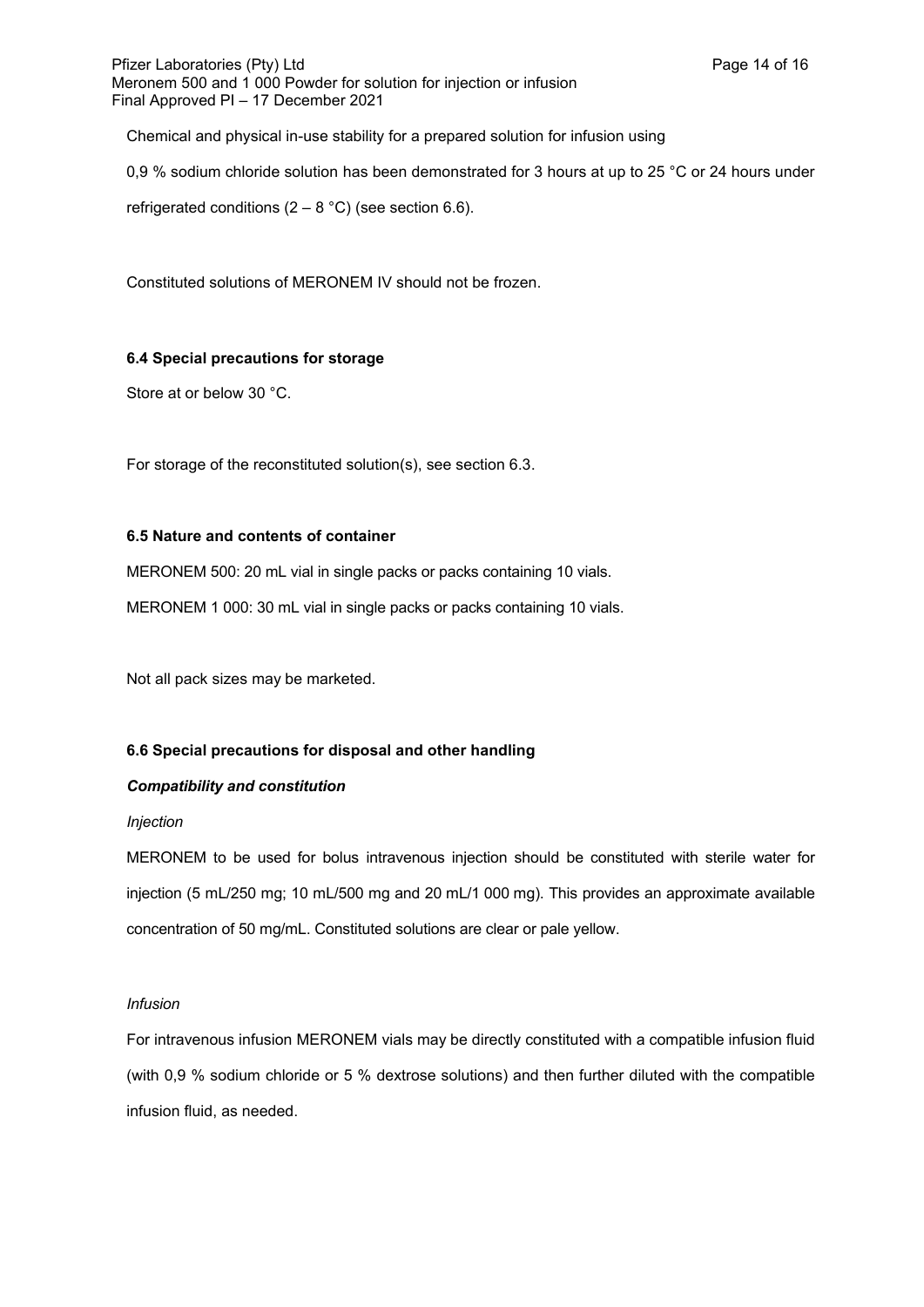Each vial is for single use only.

Standard aseptic techniques should be used for solution preparation and administration.

The solution should be shaken before use.

### *Dilution and stability*

#### *Intravenous bolus injection administration*

A solution for bolus injection is prepared by dissolving the medicine in water for injection to a final concentration of 50 mg/mL. Chemical and physical in-use stability for a prepared solution for bolus injection has been demonstrated for 3 hours at up to 25 °C or 12 hours under refrigerated conditions (2 - 8 °C) (see section 6.3).

From a microbiological point of view, unless the method of opening/reconstitution/dilution precludes the risk of microbiological contamination, the medicine should be used immediately.

If not used immediately in-use storage times and conditions are the responsibility of the user.

#### *Intravenous infusion administration*

A solution for infusion is prepared by dissolving the medicine in either 0,9 % sodium chloride solution for infusion or 5 % dextrose solution for infusion to a final concentration of 1 to 20 mg/mL. Chemical and physical in-use stability for a prepared solution for infusion using 0,9 % sodium chloride solution has been demonstrated for 3 hours at up to 25 °C or 24 hours under refrigerated conditions (2 – 8 °C) (see section 6.3).

From a microbiological point of view, unless the method of opening/reconstitution/dilution precludes the risk of microbiological contamination, the medicine should be used immediately.